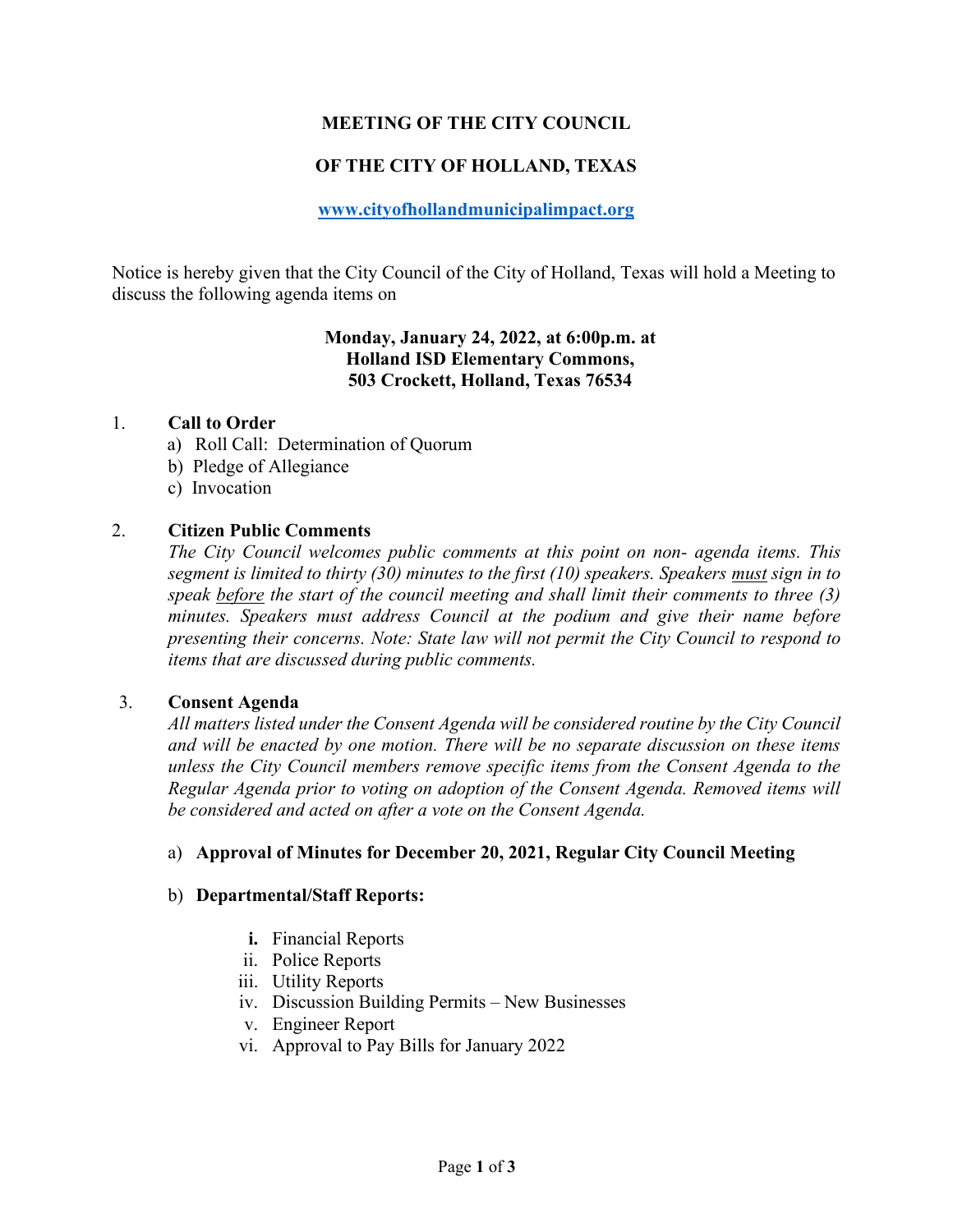# **REGULAR AGENDA: REVIEW/DISCUSS AND CONSIDER ACTION**

| 4. | <b>Discussion/Possible Action Items:</b>                                                                                                                                                                                                |
|----|-----------------------------------------------------------------------------------------------------------------------------------------------------------------------------------------------------------------------------------------|
|    | a) Discussion/Possible Action - Further rental feasibility consideration of the City<br>Park stage area by the public.                                                                                                                  |
|    | b) Discussion/Possible Action – Consider letter by Stephanie LaLouett and James<br>Churchwell expressing interest in purchasing city-<br>owned property on road FM 2268.                                                                |
|    | Discussion/Possible Action – Consider approval recommendation from Planning<br>c)<br>and Zoning to living and small business for Arnold<br>Davalos at 408 N Franklin.                                                                   |
|    | d) Discussion/Possible Action – Review and approve contract terms for execution<br>between the City and Holland Baseball Association<br>under the Amended and Restated Athletics Facility<br>Use Agreement, effective January 25, 2022. |
|    | e) Discussion/Possible Action – Request for hiring of full-time person for Utilities<br>Department.                                                                                                                                     |
|    | f) Discussion/Possible Action – Teddy Gaines to go part time in the Utilities<br>Department.                                                                                                                                            |
|    | g) Discussion/Possible Action - Request a raise for Joey Perez.                                                                                                                                                                         |
| 5. | <b>EXECUTIVE SESSION:</b>                                                                                                                                                                                                               |
|    | The City Council will convene into Executive Session in Accordance with Texas Government<br>Code Section 551.071 – Consultation with Attorney.                                                                                          |
|    | d) Discussion/Possible Action – Review and approve contract terms for execution<br>between the City and Holland Baseball Association<br>under the Amended and Restated Athletics Facility<br>Use Agreement, effective January 25, 2022. |
|    | e) Discussion/Possible Action – Request for hiring of full-time person for Utilities<br>Department.                                                                                                                                     |
|    | f) Discussion/Possible Action – Teddy Gaines to go part time in the Utilities<br>Department.                                                                                                                                            |
|    | g) Discussion/Possible Action – Request a raise for Joey Perez.                                                                                                                                                                         |
| 6. | Announcements of future Council meeting dates - February 28, 2022.                                                                                                                                                                      |

**7. Adjourn.**